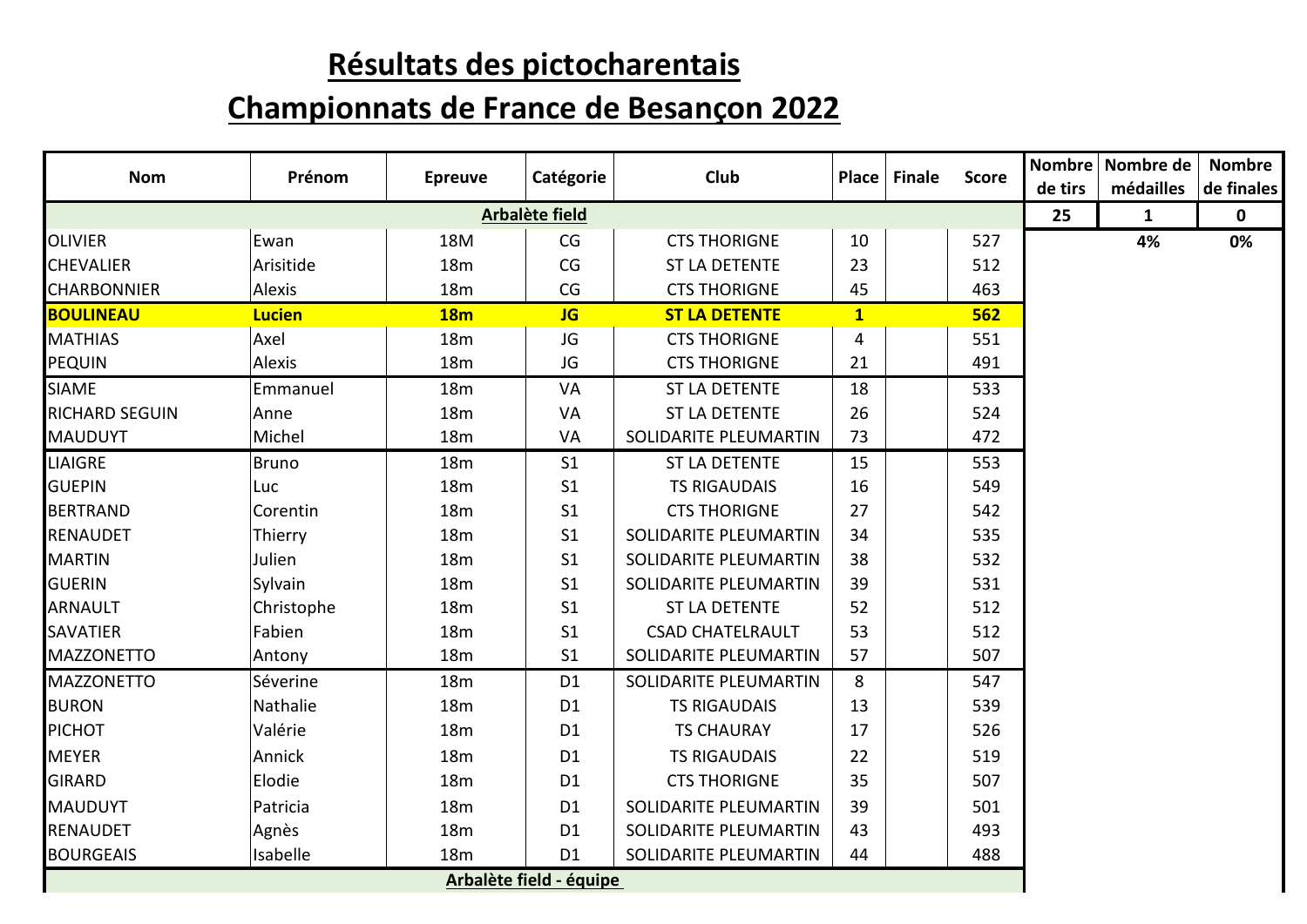| <b>GUERIN</b><br><b>MARTIN</b><br>RENAUDET               | Sylvain<br>Julien<br>Thierry  | 18 <sub>m</sub> | S <sub>1</sub>      | SOLIDARITE PLEUMARTIN  | 5            |           | 1598  |    |     |                         |
|----------------------------------------------------------|-------------------------------|-----------------|---------------------|------------------------|--------------|-----------|-------|----|-----|-------------------------|
| <b>BOURGEAIS</b><br><b>MAZZONETTO</b><br><b>RENAUDET</b> | Isabelle<br>Séverine<br>Agnès | <b>18m</b>      | D <sub>1</sub>      | SOLIDARITE PLEUMARTIN  | 4            |           | 1528  |    |     |                         |
|                                                          |                               |                 | Arbalète match      |                        |              |           |       | 6  | 1   | 3                       |
| <b>ROBERT</b><br><b>POINT</b>                            | Sarah<br><b>Wilfried</b>      | mixte           |                     | <b>LES MOUETTES</b>    | 5            | 182       | 563   |    | 17% | 50%                     |
| <b>JOZWIAK</b><br>CHAIGNEAU                              | Sarah<br>Mathieu              | mixte           |                     | <b>CTS PARTHENAY</b>   | 12           |           | 553   |    |     |                         |
| <b>ROBERT</b>                                            | <b>Sarah</b>                  | <b>10m</b>      | <b>D1</b>           | <b>LES MOUETTES</b>    | $\mathbf{3}$ | 182       | 379   |    |     |                         |
| <b>CHAIGNEAU</b>                                         | Mathieu                       | 10 <sub>m</sub> | S <sub>1</sub>      | <b>CTS PARTHENAY</b>   | 22           |           | 376   |    |     |                         |
| POINT                                                    | Wilfried                      | 10 <sub>m</sub> | S <sub>1</sub>      | <b>LES MOUETTES</b>    | 30           |           | 372   |    |     |                         |
| <b>JOZWIAK</b>                                           | Sarah                         | <b>10m</b>      | <b>JG</b>           | <b>CTS PARTHENAY</b>   | 8            | 85        | 374   |    |     |                         |
|                                                          |                               |                 | <b>Carabine 10m</b> |                        |              |           |       | 44 | 5   | $\overline{\mathbf{z}}$ |
| <b>CALONNEC</b>                                          | <b>Louna</b>                  | mixte           | jeune               | <b>TS CHAURAY</b>      | $\mathbf{1}$ | <b>16</b> | 409,3 |    | 11% | 16%                     |
| <b>BERTHONNEAU</b>                                       | <b>Keryann</b>                |                 |                     |                        |              |           |       |    |     |                         |
| <b>BASTIERE</b><br><b>BRIAND</b>                         | Enola<br>Paul                 | mixte           | jeune               | <b>TS ROCHEFORTAIS</b> | 9            |           | 603,6 |    |     |                         |
| <b>TERRASSON</b><br><b>BONNET</b>                        | Lisa<br>Marcelin              | mixte           | jeune               | <b>TS CHAURAY</b>      | 15           |           | 601   |    |     |                         |
| <b>GERMOND</b><br><b>GERMOND-DUVIEL</b>                  | Etienne<br>Anne-Ségolène      | mixte           | adulte              | <b>LES MOUETTES</b>    | 6            |           | 405,3 |    |     |                         |
| <b>ROBERT</b><br><b>POINT</b>                            | Sarah<br>Wilfried             | mixte           | adulte              | <b>LES MOUETTES</b>    | 14           |           | 601,3 |    |     |                         |
| <b>DEBAIN</b>                                            | Valentin                      | 10 <sub>m</sub> | JG                  | <b>TS ROCHEFORTAIS</b> | 24           |           | 600,5 |    |     |                         |
| <b>RAY</b>                                               | Lilian                        | 10 <sub>m</sub> | JG                  | ST STAND ANGOUMOISIN   | 36           |           | 593,1 |    |     |                         |
| <b>BONNEAU</b>                                           | Loïc                          | 10 <sub>m</sub> | JG                  | <b>TS CHAURAY</b>      | 74           |           | 569,9 |    |     |                         |
| <b>BONNET</b>                                            | Maxence                       | 10 <sub>m</sub> | JG                  | <b>TS CHAURAY</b>      | 83           |           | 552,1 |    |     |                         |
| <b>BERTHONNEAU</b>                                       | <b>Keryann</b>                | 10 <sub>m</sub> | CG                  | <b>TS CHAURAY</b>      | $\mathbf{1}$ | 243       | 613,4 |    |     |                         |
| <b>COUTURIER</b>                                         | Augustin                      | 10 <sub>m</sub> | CG                  | ST STAND ANGOUMOISIN   | 9            |           | 597,8 |    |     |                         |
| <b>BRIAND</b>                                            | Paul                          | 10 <sub>m</sub> | CG                  | <b>TS ROCHEFORTAIS</b> | 23           |           | 587,9 |    |     |                         |
| <b>BONNET</b>                                            | Marcelin                      | 10 <sub>m</sub> | CG                  | <b>TS CHAURAY</b>      | 26           |           | 586,9 |    |     |                         |
| <b>MIET</b>                                              | Nathan                        | 10 <sub>m</sub> | CG                  | <b>CT SAINT-ELOI</b>   | 35           |           | 581,2 |    |     |                         |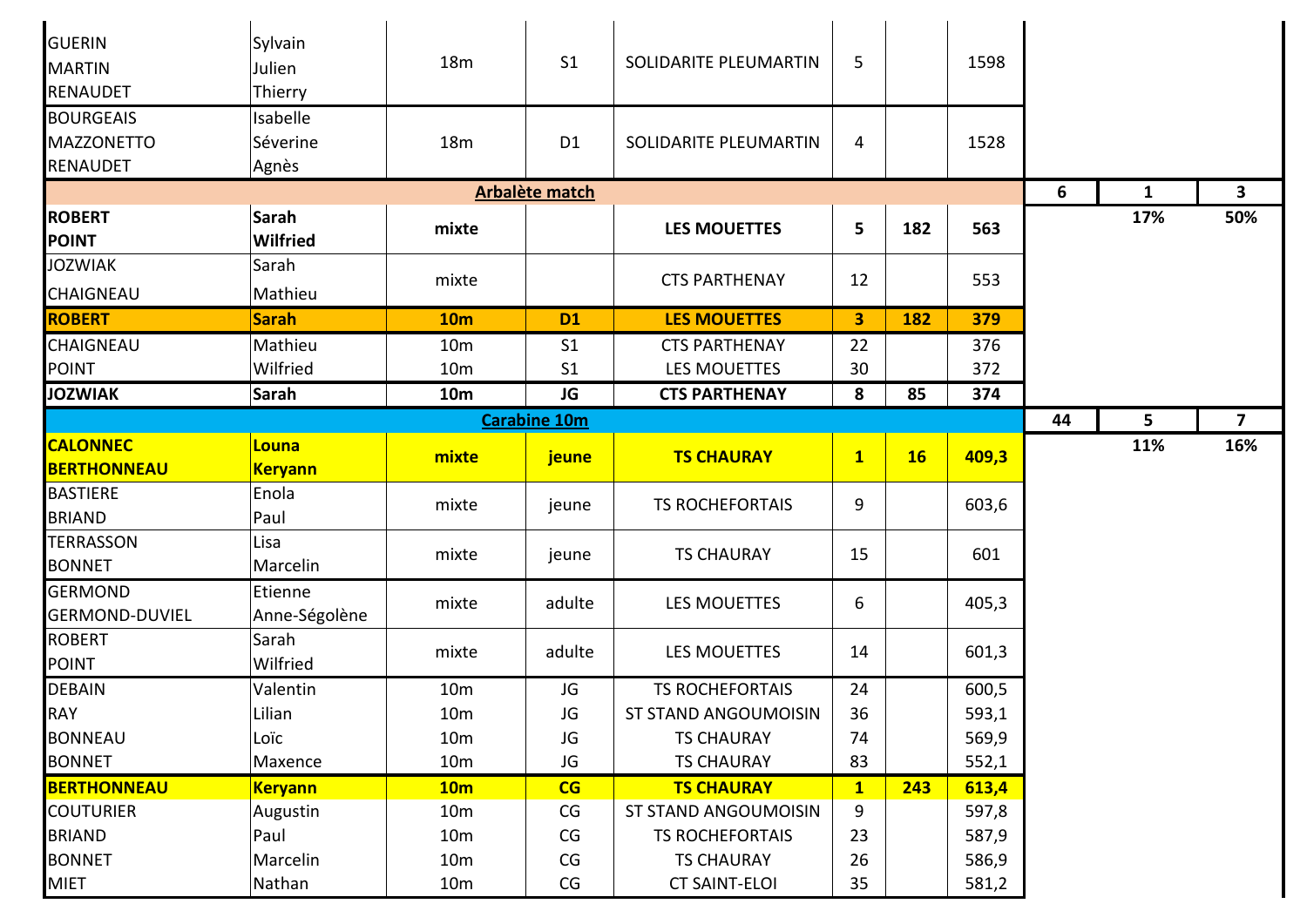| <b>TERRASSON</b>       | Lisa             | <b>10m</b>      | JF                    | <b>TS CHAURAY</b>         | $\overline{2}$          | 244,8 | 614,9  |
|------------------------|------------------|-----------------|-----------------------|---------------------------|-------------------------|-------|--------|
| <b>BASTIERE</b>        | <b>Enola</b>     | <b>10m</b>      | <b>JF</b>             | <b>TS ROCHEFORTAIS</b>    | 6                       | 611,2 | 159,8  |
| <b>BOUTRON</b>         | Elisa            | 10 <sub>m</sub> | JF                    | <b>CS SMARVES</b>         | 70                      |       | 574,2  |
| <b>CALONNEC</b>        | Louna            | <b>10m</b>      | <b>CF</b>             | <b>TS CHAURAY</b>         | $\overline{\mathbf{z}}$ | 141,1 | 617,9  |
| <b>JOZWIAK</b>         | Sarah            | 10 <sub>m</sub> | CF                    | <b>CTS PARTHENAY</b>      | 10                      |       | 613,6  |
| <b>ALLARD</b>          | Louise           | 10 <sub>m</sub> | CF                    | <b>ATLANTIC TIR CLUB</b>  | 54                      |       | 588,3  |
| <b>RELION</b>          | Ela              | 10 <sub>m</sub> | <b>CF</b>             | <b>TS CHAURAY</b>         | 74                      |       | 575,3  |
| <b>MARTEAU</b>         | Laurent          | 10 <sub>m</sub> | S <sub>3</sub>        | <b>TS CHAURAY</b>         | 83                      |       | 526,4  |
| <b>AUPRETRE</b>        | <b>Dominique</b> | 10 <sub>m</sub> | D <sub>3</sub>        | <b>ST COGNAC</b>          | $\overline{\mathbf{1}}$ |       | 393,2  |
| <b>RICHARD SEGUIN</b>  | Anne             | 10 <sub>m</sub> | D <sub>3</sub>        | ST LA DETENTE             | 5                       |       | 380,4  |
| <b>GARDRAT</b>         | Marie-José       | 10 <sub>m</sub> | D <sub>3</sub>        | <b>ST COGNAC</b>          | 6                       |       | 380,1  |
| <b>LOUICELLIER</b>     | Odile            | 10 <sub>m</sub> | D <sub>3</sub>        | <b>TS CHAURAY</b>         | 13                      |       | 371    |
| <b>LEFORT</b>          | Pascale          | 10 <sub>m</sub> | D <sub>2</sub>        | <b>DETENTE ROCHELAISE</b> | 12                      |       | 582,2  |
| <b>MEYER</b>           | Annick           | 10 <sub>m</sub> | D <sub>2</sub>        | <b>TS RIGAUDAIS</b>       | 48                      |       | 556,9  |
| <b>VILLECHANGE</b>     | Magalie          | 10 <sub>m</sub> | D <sub>2</sub>        | <b>LA PATRIOTE</b>        | 50                      |       | 554,1  |
| <b>CADAS</b>           | Christine        | 10 <sub>m</sub> | D <sub>2</sub>        | <b>TS ROCHEFORTAIS</b>    | 52                      |       | 550,6  |
| <b>ROBERT</b>          | Sarah            | <b>10m</b>      | D <sub>1</sub>        | <b>LES MOUETTES</b>       | 5                       | 183   | 616,6  |
| <b>GERMOND-DUVIEL</b>  | Anne-Ségolène    | 10 <sub>m</sub> | D <sub>1</sub>        | <b>LES MOUETTES</b>       | 30                      |       | 607    |
| <b>NIQUET MORILLON</b> | Isis             | 10 <sub>m</sub> | D <sub>1</sub>        | <b>CS SMARVES</b>         | 55                      |       | 592,7  |
| <b>LACAILLE</b>        | Ophélie          | 10 <sub>m</sub> | D <sub>1</sub>        | <b>CS SMARVES</b>         | 81                      |       | 565,9  |
| <b>GERMOND</b>         | <b>Etienne</b>   | <b>10m</b>      | S <sub>1</sub>        | <b>LES MOUETTES</b>       | 4                       | 203,3 | 624,9  |
| <b>POINT</b>           | Wilfried         | 10 <sub>m</sub> | S <sub>1</sub>        | <b>LES MOUETTES</b>       | 20                      |       | 611,9  |
| LARRIEU                | <b>Brice</b>     | 10 <sub>m</sub> | S <sub>1</sub>        | <b>LES MOUETTES</b>       | 34                      |       | 607,3  |
| <b>JOUBERT</b>         | Benoît           | 10 <sub>m</sub> | S <sub>1</sub>        | <b>CS SMARVES</b>         | 36                      |       | 606,9  |
| <b>FOURRE</b>          | Pierre           | 10 <sub>m</sub> | S <sub>1</sub>        | <b>TS CHAURAY</b>         | 38                      |       | 606,3  |
| <b>DEVAUD</b>          | Thibaut          | 10 <sub>m</sub> | S <sub>1</sub>        | <b>TS CHAURAY</b>         | 39                      |       | 606,2  |
| <b>PICHOT</b>          | Lucas            | 10 <sub>m</sub> | S <sub>1</sub>        | <b>TS CHAURAY</b>         | 70                      |       | 593    |
| <b>BARILLOT</b>        | Xavier           | 10 <sub>m</sub> | S <sub>2</sub>        | <b>TS RIGAUDAIS</b>       | 56                      |       | 568,8  |
| <b>CHOLLET</b>         | Vincent          | 10 <sub>m</sub> | S <sub>2</sub>        | <b>CTS THORIGNE</b>       | 69                      |       | 563,5  |
| <b>PICHOT</b>          | <b>Hugues</b>    | 10 <sub>m</sub> | S <sub>2</sub>        | <b>TS CHAURAY</b>         | 75                      |       | 556,4  |
|                        |                  |                 | Carabine 10m - équipe |                           |                         |       |        |
| <b>GERMOND</b>         | <b>Etienne</b>   |                 |                       |                           |                         |       |        |
| POINT                  | <b>Wilfried</b>  | 10 <sub>m</sub> | S <sub>1</sub>        | <b>LES MOUETTES</b>       | $\mathbf{1}$            |       | 1844,1 |
| LARRIEU                | <b>Brice</b>     |                 |                       |                           |                         |       |        |
| <b>DEVAUD</b>          | Thibaut          |                 |                       |                           |                         |       |        |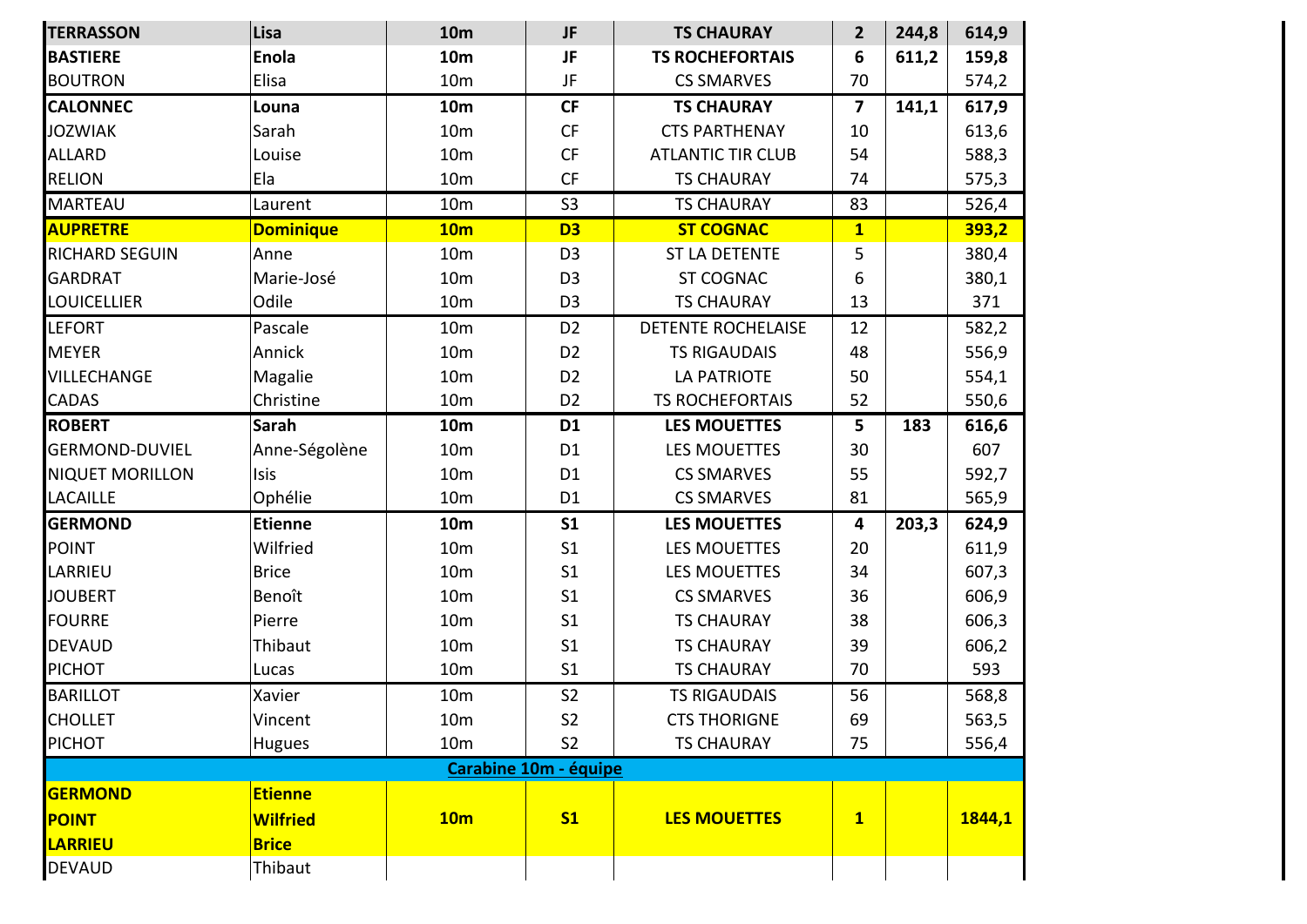| FOURRE                           | Pierre                | 10 <sub>m</sub> | S <sub>1</sub>      | <b>TS CHAURAY</b>           | 10             |       | 1805,5 |    |                         |             |
|----------------------------------|-----------------------|-----------------|---------------------|-----------------------------|----------------|-------|--------|----|-------------------------|-------------|
| <b>PICHOT</b>                    | Lucas                 |                 |                     |                             |                |       |        |    |                         |             |
|                                  |                       | $\mathbf{3}$    | $\mathbf 0$         | $\mathbf 0$                 |                |       |        |    |                         |             |
| <b>BONNEAU</b>                   | Benjamin              | couché potence  | S <sub>1</sub>      | <b>CS SMARVES</b>           | HM             |       | 526,1  |    | 0%                      | 0%          |
| <b>DOUSSAINT</b>                 | Lydie                 | debout SH2      | S <sub>1</sub>      | <b>CTS PARTHENAY</b>        | 10             |       | 606    |    |                         |             |
| <b>DOUSSAINT</b>                 | Lydie                 | couché SH2      | S <sub>1</sub>      | <b>CTS PARTHENAY</b>        | 10             |       | 621,8  |    |                         |             |
|                                  |                       |                 | <b>Pistolet 10m</b> |                             |                |       |        | 29 | $\overline{\mathbf{3}}$ | $2^{\circ}$ |
| <b>TALLET</b><br><b>BERY</b>     | Luc<br>Anne-Catherine | Mixte           | adulte              | <b>TS ROCHEFORTAIS</b>      | 22             |       | 541    |    | 10%                     | 7%          |
| <b>CORDEAU</b><br><b>GRELAUD</b> | Jules<br>Charlotte    | Mixte           | jeune               | <b>TS CHAURAY</b>           | 23             |       | 498    |    |                         |             |
| <b>BOULAND</b>                   | <b>Brigitte</b>       | <b>10m</b>      | D <sub>3</sub>      | <b>ASS RUFFECOISE TS</b>    | $\overline{2}$ |       | 354    |    |                         |             |
| <b>MARTRON</b>                   | Dominique             | 10 <sub>m</sub> | D <sub>3</sub>      | <b>CT ANGERIEN</b>          | 29             |       | 331    |    |                         |             |
| <b>LOUICELLIER</b>               | Odile                 | 10 <sub>m</sub> | D <sub>3</sub>      | <b>TS CHAURAY</b>           | 42             |       | 324    |    |                         |             |
| <b>FOURRE</b>                    | Nicole                | 10 <sub>m</sub> | D <sub>3</sub>      | <b>CTS IMA</b>              | 48             |       | 321    |    |                         |             |
| SAINT JEAN CLERGEAU              | Didier                | 10 <sub>m</sub> | S <sub>3</sub>      | ST COGNAC                   | 6              |       | 547    |    |                         |             |
| <b>CHABOT</b>                    | Jean-Pierre           | 10 <sub>m</sub> | S <sub>3</sub>      | <b>ATLANTIC TIR CLUB</b>    | 20             |       | 539    |    |                         |             |
| <b>ROTUREAU</b>                  | Patrick               | 10 <sub>m</sub> | S <sub>3</sub>      | ST STAND ANGOUMOISIN        | 57             |       | 523    |    |                         |             |
| <b>TALLET</b>                    | Luc                   | 10 <sub>m</sub> | S <sub>1</sub>      | <b>TS ROCHEFORTAIS</b>      | 38             |       | 557    |    |                         |             |
| <b>PIGNOUX</b>                   | Jérôme                | 10 <sub>m</sub> | S <sub>1</sub>      | <b>CS SMARVES</b>           | 55             |       | 553    |    |                         |             |
| <b>BERGOGNE</b>                  | Cyril                 | 10 <sub>m</sub> | S <sub>1</sub>      | <b>TS ROCHEFORTAIS</b>      | 80             |       | 538    |    |                         |             |
| GUYON                            | <b>Sébastien</b>      | 10 <sub>m</sub> | S <sub>2</sub>      | <b>CS SMARVES</b>           | $\mathbf{1}$   |       | 568    |    |                         |             |
| <b>VOLIER</b>                    | <b>Bruno</b>          | 10 <sub>m</sub> | S <sub>2</sub>      | <b>CS SMARVES</b>           | 43             |       | 542    |    |                         |             |
| <b>GROSJEAN</b>                  | Ambre                 | 10 <sub>m</sub> | JF                  | <b>STE ST-MAIXENTAISE</b>   | 11             |       | 542    |    |                         |             |
| <b>DIDIER</b>                    | Laurène               | 10 <sub>m</sub> | JF                  | <b>CTS PARTHENAY</b>        | 38             |       | 507    |    |                         |             |
| <b>ACHTOUK</b>                   | Kenza                 | 10 <sub>m</sub> | CF                  | STE JONZACAISE TIR          | 16             |       | 521    |    |                         |             |
| <b>CAILLER</b>                   | Evangeline            | 10 <sub>m</sub> | CF                  | <b>CSAD CHATELRAULT</b>     | 45             |       | 493    |    |                         |             |
| <b>GRELAUD</b>                   | Charlotte             | 10 <sub>m</sub> | CF                  | <b>TS CHAURAY</b>           | 54             |       | 481    |    |                         |             |
| <b>VIVIER</b>                    | <b>Georges</b>        | <b>10m</b>      | CG                  | <b>ST STAND ANGOUMOISIN</b> | $\overline{2}$ | 225,6 | 560    |    |                         |             |
| <b>MARTIN</b>                    | Théo                  | <b>10m</b>      | CG                  | <b>CSAD CHATELRAULT</b>     | 4              | 187,3 | 550    |    |                         |             |
| <b>FAUDRIT</b>                   | Noah                  | 10 <sub>m</sub> | CG                  | <b>CT ANGERIEN</b>          | 38             |       | 524    |    |                         |             |
| <b>GUITRAUD</b>                  | Axel                  | 10 <sub>m</sub> | CG                  | ST STAND ANGOUMOISIN        | 56             |       | 512    |    |                         |             |
| <b>MERCIER</b>                   | Rémy                  | 10 <sub>m</sub> | CG                  | <b>TS ROCHEFORTAIS</b>      | 72             |       | 499    |    |                         |             |
| <b>CORDEAU</b>                   | Jules                 | 10 <sub>m</sub> | CG                  | <b>TS CHAURAY</b>           | 80             |       | 485    |    |                         |             |
| <b>BONNEAU</b>                   | Mathys                | 10 <sub>m</sub> | CG                  | <b>TS CHAURAY</b>           | 85             |       | 440    |    |                         |             |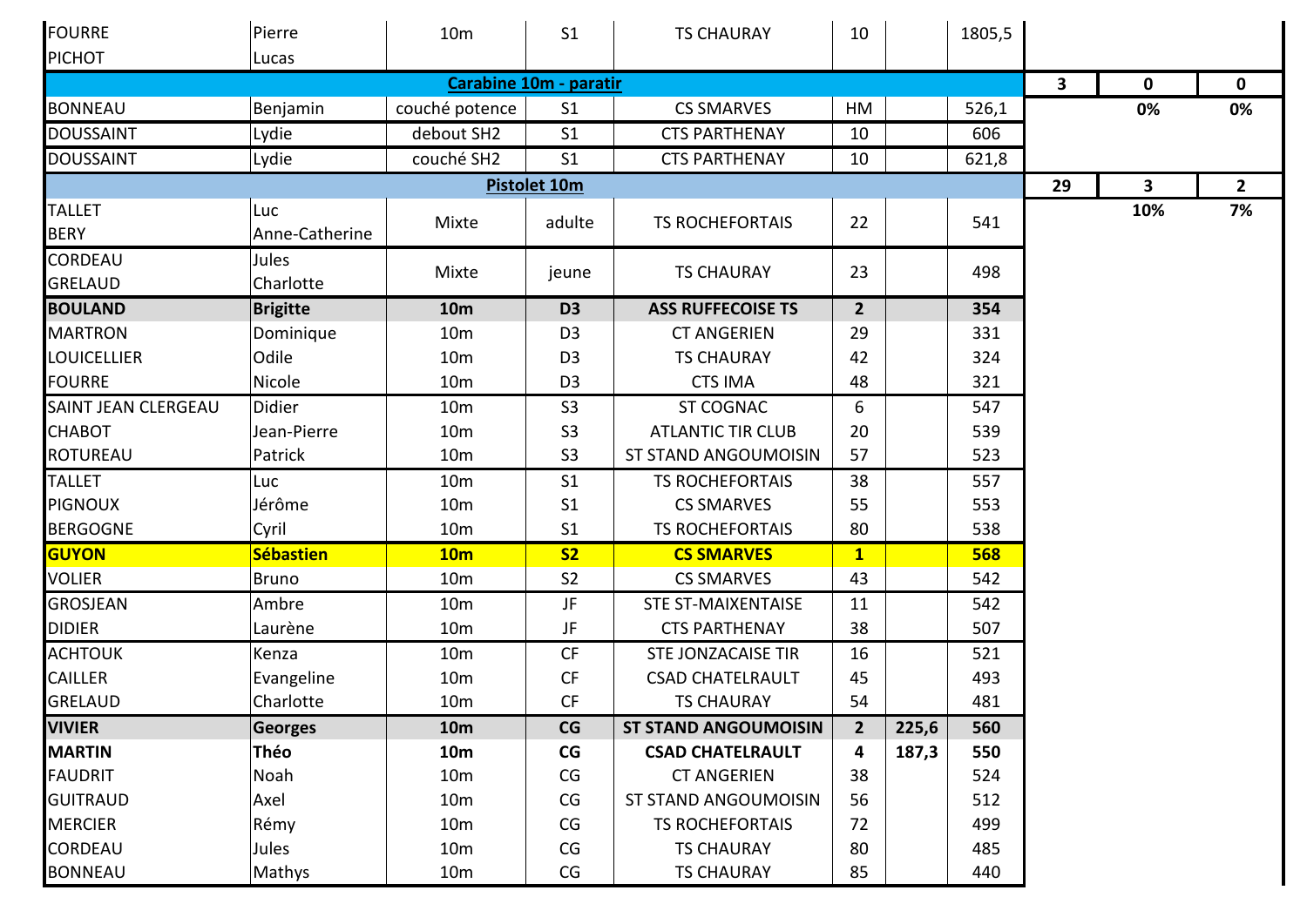| <b>BERY</b>                | Anne-Catherine  | 10 <sub>m</sub> | D <sub>2</sub>               | <b>TS ROCHEFORTAIS</b>    | 5              |    | 546 |    |     |              |
|----------------------------|-----------------|-----------------|------------------------------|---------------------------|----------------|----|-----|----|-----|--------------|
| <b>BONNEAU</b>             | Cathy           | 10 <sub>m</sub> | D <sub>2</sub>               | <b>TS CHAURAY</b>         | 56             |    | 518 |    |     |              |
| <b>ARNAUD</b>              | Isabelle        | 10 <sub>m</sub> | D <sub>2</sub>               | <b>TS CHAURAY</b>         | 84             |    | 495 |    |     |              |
|                            |                 |                 | <b>Pistolet vitesse 10m</b>  |                           |                |    |     | 16 | 3   | $2^{\circ}$  |
| <b>GROSJEAN</b>            | <b>Ambre</b>    | 10 <sub>m</sub> | <b>JF</b>                    | <b>STE ST-MAIXENTAISE</b> | $\mathbf{1}$   | 25 | 20  |    | 19% | 13%          |
| <b>SAINT JEAN CLERGEAU</b> | <b>David</b>    | <b>10m</b>      | S <sub>1</sub>               | <b>ST COGNAC</b>          | 6              | 9  | 29  |    |     |              |
| <b>BERNARD</b>             | Kévin           | 10 <sub>m</sub> | S <sub>1</sub>               | <b>ASS PONTOISE TS</b>    | 29             |    | 24  |    |     |              |
| <b>TALLET</b>              | Luc             | 10 <sub>m</sub> | S <sub>1</sub>               | <b>TS ROCHEFORTAIS</b>    | 35             |    | 23  |    |     |              |
| <b>PIGNOUX</b>             | Samuel          | 10 <sub>m</sub> | S <sub>1</sub>               | <b>CS SMARVES</b>         | 72             |    | 18  |    |     |              |
| <b>PIGNOUX</b>             | Jérôme          | 10 <sub>m</sub> | S <sub>1</sub>               | <b>CS SMARVES</b>         | 78             |    | 16  |    |     |              |
| <b>ACHTOUK</b>             | Kenza           | 10 <sub>m</sub> | S <sub>1</sub>               | <b>STE JONZACAISE TIR</b> | 9              |    | 16  |    |     |              |
| <b>VIVIER</b>              | Georges         | 10 <sub>m</sub> | S <sub>1</sub>               | ST STAND ANGOUMOISIN      | 5              |    | 24  |    |     |              |
| <b>MARTIN</b>              | Théo            | 10 <sub>m</sub> | S <sub>1</sub>               | <b>CSAD CHATELRAULT</b>   | 23             |    | 18  |    |     |              |
| <b>FAUDRIT</b>             | Noah            | 10 <sub>m</sub> | S <sub>1</sub>               | <b>CT ANGERIEN</b>        | 49             |    | 12  |    |     |              |
| <b>MERCIER</b>             | Rémy            | 10 <sub>m</sub> | S <sub>1</sub>               | <b>TS ROCHEFORTAIS</b>    | 60             |    | 8   |    |     |              |
|                            |                 |                 |                              |                           |                |    |     |    |     |              |
| <b>BOULAND</b>             | <b>Brigitte</b> | 10 <sub>m</sub> | D <sub>2</sub>               | ASS RUFFECOISE TS         | 11             |    | 16  |    |     |              |
| <b>GUYON</b>               | Sébastien       | <b>10m</b>      | <b>S2</b>                    | <b>CS SMARVES</b>         | $\overline{2}$ |    | 24  |    |     |              |
| <b>MECHINEAU</b>           | Sébastien       | 10 <sub>m</sub> | S <sub>2</sub>               | <b>CS SMARVES</b>         | 11             |    | 22  |    |     |              |
| <b>VOLIER</b>              | <b>Bruno</b>    | 10 <sub>m</sub> | S <sub>2</sub>               | <b>CS SMARVES</b>         | 56             |    | 13  |    |     |              |
| <b>SAINT JEAN CLERGEAU</b> | <b>Didier</b>   | <b>10m</b>      | <b>S3</b>                    | <b>ST COGNAC</b>          | $\overline{2}$ |    | 21  |    |     |              |
|                            |                 |                 | <b>Pistolet standard 10m</b> |                           |                |    |     | 30 | 3   | $\mathbf{0}$ |
| <b>BERY</b>                | Anne-Catherine  | 10 <sub>m</sub> | D <sub>2</sub>               | <b>TS ROCHEFORTAIS</b>    | 11             |    | 334 |    | 10% | 0%           |
| GAUMONT-LEPETITCOLIN       | Danièle         | 10 <sub>m</sub> | D <sub>2</sub>               | STE SAINTAISE DE TIR      | 38             |    | 315 |    |     |              |
| <b>BOULAND</b>             | <b>Brigitte</b> | 10 <sub>m</sub> | D <sub>2</sub>               | ASS RUFFECOISE TS         | 41             |    | 313 |    |     |              |
| <b>BONNEAU</b>             | Cathy           | 10 <sub>m</sub> | D <sub>2</sub>               | <b>TS CHAURAY</b>         | 44             |    | 312 |    |     |              |
| <b>MARTRON</b>             | Dominique       | 10 <sub>m</sub> | D <sub>2</sub>               | <b>CT ANGERIEN</b>        | 52             |    | 305 |    |     |              |
| <b>BERNARD</b>             | Kévin           | 10 <sub>m</sub> | S <sub>1</sub>               | <b>ASS PONTOISE TS</b>    | 39             |    | 354 |    |     |              |
| <b>PIGNOUX</b>             | Jérôme          | 10 <sub>m</sub> | S <sub>1</sub>               | <b>CS SMARVES</b>         | 51             |    | 350 |    |     |              |
| SAINT JEAN CLERGEAU        | David           | 10 <sub>m</sub> | S <sub>1</sub>               | ST COGNAC                 | 54             |    | 348 |    |     |              |
| <b>TALLET</b>              | Luc             | 10 <sub>m</sub> | S <sub>1</sub>               | <b>TS ROCHEFORTAIS</b>    | 60             |    | 346 |    |     |              |
| <b>BERTRAND</b>            | Corentin        | 10 <sub>m</sub> | S <sub>1</sub>               | <b>CTS THORIGNE</b>       | 64             |    | 343 |    |     |              |
| <b>PIGNOUX</b>             | Samuel          | 10 <sub>m</sub> | S <sub>1</sub>               | <b>CS SMARVES</b>         | 98             |    | 333 |    |     |              |
| <b>MABILAIS</b>            | Grégory         | 10 <sub>m</sub> | S <sub>1</sub>               | <b>CTS PARTHENAY</b>      | 107            |    | 328 |    |     |              |
| MECHINEAU                  | Sébastien       | 10 <sub>m</sub> | S <sub>2</sub>               | <b>CS SMARVES</b>         | 18             |    | 347 |    |     |              |
|                            |                 |                 |                              |                           |                |    |     |    |     |              |